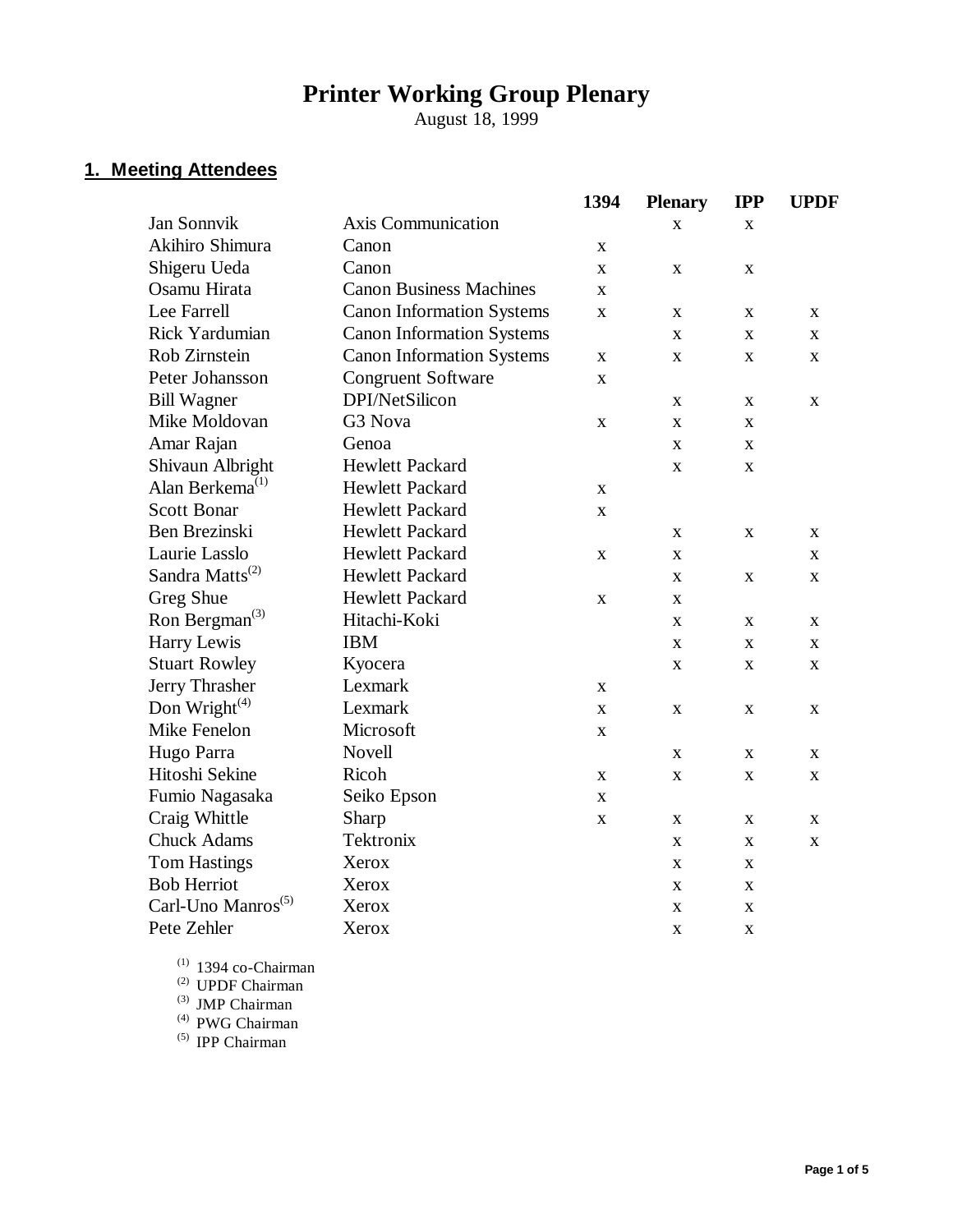#### **2. Administrivia**

Don Wright opened the PWG meeting, and provided details for the next meeting:

- September 20-24
- Embassy Suites
- 1881 Curtis Street
- Denver, CO 80202
- Reservations: (303) 297-8888 (direct line)
- Rate: \$139 (ask for Printer Working Group or IBM rate)

He also referenced the 1999 schedule for future PWG meetings:

• Oct 25-29 Raleigh, NC

Nov 3-4 W3C AC Boston, MA Nov 8-12 IETF Wash DC Nov 15-19 Comdex

• Dec 13-17 Los Angeles area

## **3. Status Reports**

Each of the Project Chairs (or appointed spokesperson) provided a brief status of the individual projects.

#### **3.1 IEEE 1284.4**

The 1284.4 document has now been completed and submitted to the IEEE for balloting. It is currently estimated that the Balloting Response Committee meeting will be held some time in late November.

#### **3.2 Printer MIB Project (PMP)**

The Printer MIB is still waiting for IETF processes and the advancement of the HR (Host Resources) MIB. The HR MIB is currently in a "Working Group last call" (as opposed to IETF last call) state. Any comments should be provided to hostmib@andrew.cmu.edu. Harry Lewis stressed that anyone interested in providing comments should be careful to review the *latest* HR MIB draft because many of the changes that the PWG accomplished over the past couple of years have "slipped out" of the current draft.

The latest Host Resources MIB is available at ftp://ftp.isi.edu/internet-drafts/draft-ops-hostmib-00.txt.

## **3.3 Job Monitoring MIB Project (JMP)**

Ron Bergman reported that the Job MIB and Job Submission Mapping document are both in the IETF Editor's queue. Tom Hastings commented that the RFC Editor has indicated that the Mapping document does not have a Security Considerations section. This will need to be added. The good news is that this is an indication that there has been some activity by the Editor!

## **3.4 Finisher (FIN) MIB Project**

The Finisher MIB status is unchanged from the previous meeting. It is still waiting for progress on the Printer MIB (which is waiting on the HR MIB.)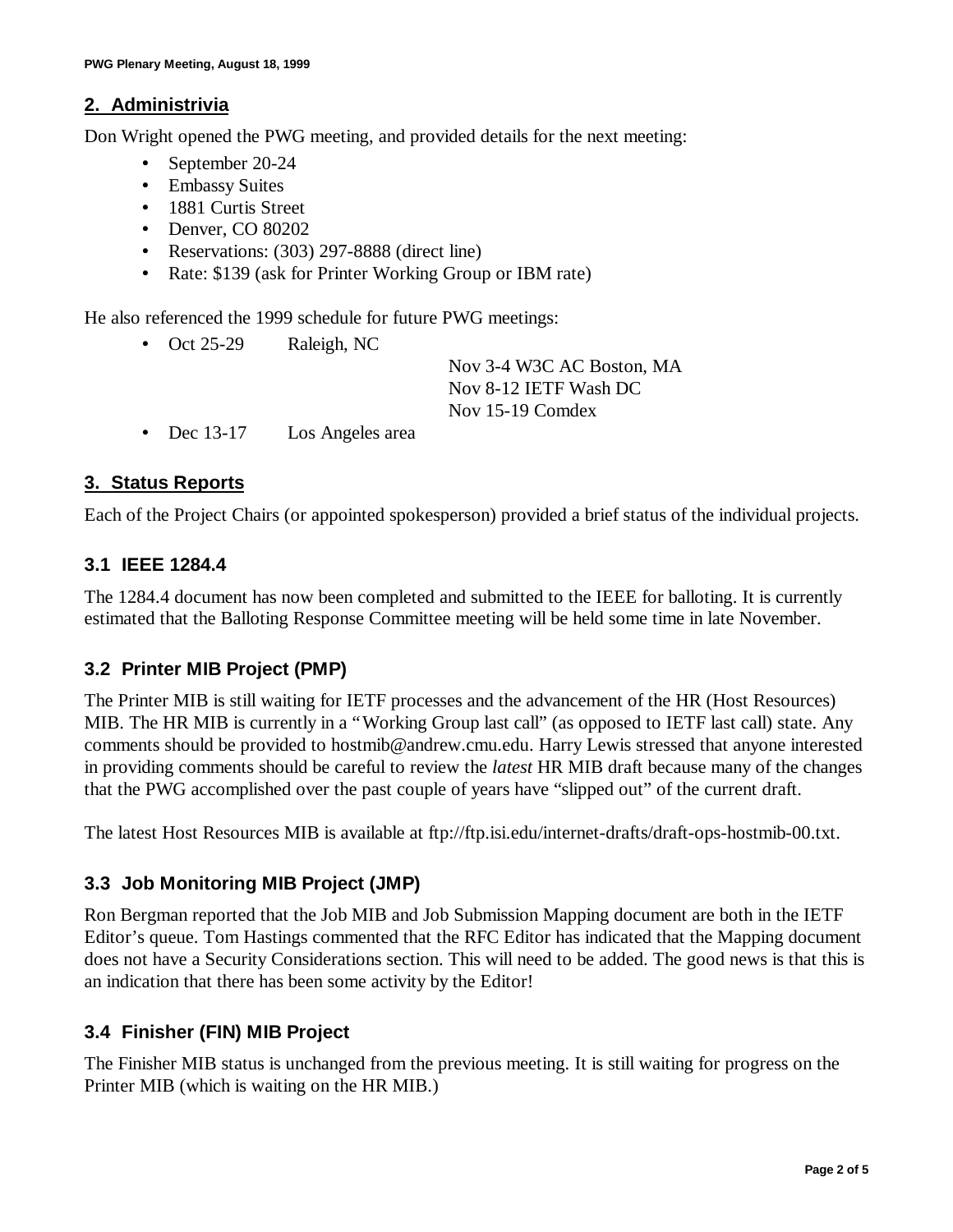#### **3.5 Universal Printer Description File Format (UPDF) Project**

Sandra Matts reported that the previous meeting had low attendance and she went on vacation for the month immediately following the meeting. As a result, there is not a lot of progress to report. During this week's meeting, she expects to make further progress on User Interface and Localization.

#### **3.6 Internet Printing Protocol (IPP) Project**

Carl-Uno Manros reported that the IPP/1.1 documents have been sent to the IETF, but no comments have been received yet. The group still needs to finish the updated Implementer's Guide. That should complete the current Charter activity. Keith Moore (IETF Area Director) is encouraging the group to close down before the end of the year and start up a new Working Group chartered for IPP extensions. Notifications, Administration Operations, and other extensions could be done in this new WG.

Carl-Uno noted that IPP/1.1 references a document on TLS security. Although this document has not yet been processed by the IETF yet, it should be "soon."

#### **3.7 1394 PWG**

The group reviewed the latest draft of the Peer-to-Peer Data Transfer Protocol (PPDT) document and discussed a few proposed additions. The design is now complete, with no (known) major issues remaining that will delay the document. The group does not expect any more new proposals, and plans to review a functionally complete draft at the next meeting. The PAR submission has been delayed until October, although it is hoped that this will not impact the planned goal for document completion and submission for balloting in January.

Interoperability testing plans are not yet defined, and are tentatively planned for some time in the first quarter of 2000.

## **4. ISTO - IEEE (and PWG Process)**

Don Wright announced that most of the member companies have provided contact information for their representatives. Microsoft, Novell, and Genoa still need to do so.

Comments and feedback on the various ISTO/PWG agreement documents have been received from the legal departments of all the major printer companies— except Canon.

Don presented some rough cost estimates for the ISTO program:

- 1999 (Oct-Dec): \$2,500
- $2000:$  \$10,000
- 2001: \$15,000 (and each year thereafter)

He noted that in order to pay next year's fees, the group needs to have money collected before the end of the year. To avoid further delay, Don indicated that he is considering that he should update the ISTO documents for the next round of review— even if he needs to do this without Canon's input.

Estimated fees of \$1,000/yr membership should cover the costs. (Cheap!!)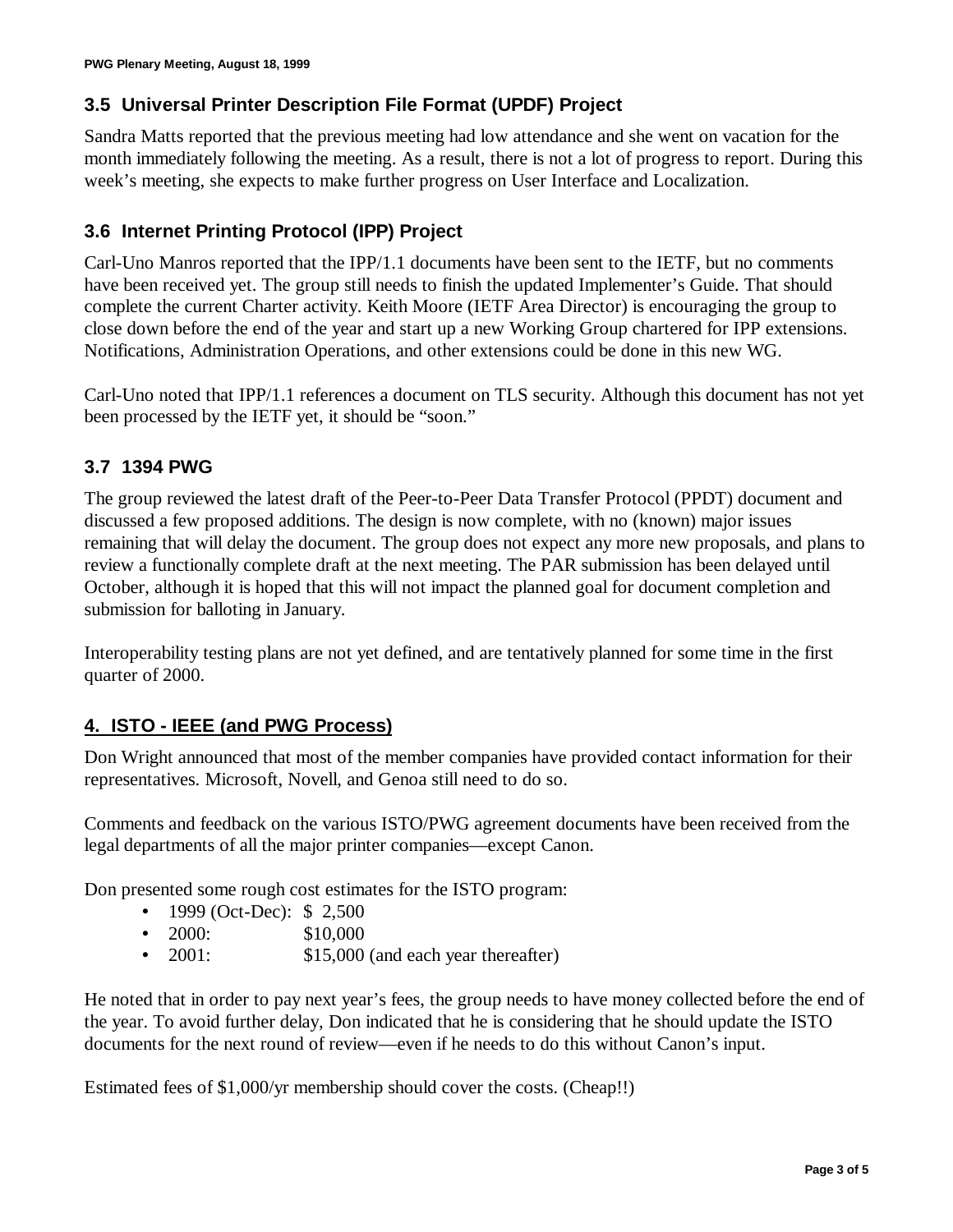Don listed some ideas on *possible* benefits of membership to help justify the membership fee:

- Only members may vote
- Only members can be officers or WG chairs
- Members do not pay meeting surcharge (100/meeting day?)
- Members have special rights to intellectual properties or at low cost or earlier, etc.
- Non-members charged fee for Interoperability Bake-offs
- Non-members not listed in press releases
- Document Authors of documents restricted to members
- Member advantage for extension registration
- Support the Printing Industry
- Recognition as a "Real" Standards Group
- "Fast-track" processing of documents into becoming IEEE standards

Don stressed that these were only *ideas*, and he is interested in having the group provide feedback on the above items and consider additional suggestions.

It was suggested that the PWG should publish a set of benefits— not only for joining the PWG, but also for having the PWG join the ISTO.

While discussing the estimated number of companies likely to join, a non-binding straw poll was taken. A show of hands indicated 13 "likely" companies. This indication will be taken into consideration for establishing the membership fee. Don mentioned that he would like to hold a vote in September to agree on a membership charge.

Don will publish the results of the above discussion for review. He plans to update the ISTO documents before the next meeting. The group will have a formal vote at the September meeting for deciding whether or not to join the ISTO and to establish membership fees, etc.

#### **5. 2000 Meeting Schedule**

Don provided the proposed PWG meeting schedule for 2000 and asked for feedback:

- Jan 24-28 Hawaii
- Mar 6-10 San Antonio, TX

IETF March 27-31 (Australia)

- April 10-14 Osaka or Tokyo (or April 3-7?)
- May 22-26 New York City, NY (or May 15-19?)
- July 10-14 Portland, OR
- Aug 21-25 Chicago, IL or Detroit, MI
- Sep 25-29 Bar Harbor, ME
- Oct 30-Nov 3 San Diego, CA
- Dec 11-14 Miami, FL

There was some discussion about the locations of the PWG meetings. A few individuals expressed that meetings outside of the U.S. were difficult to justify attending, and do not receive full attendance. Bill